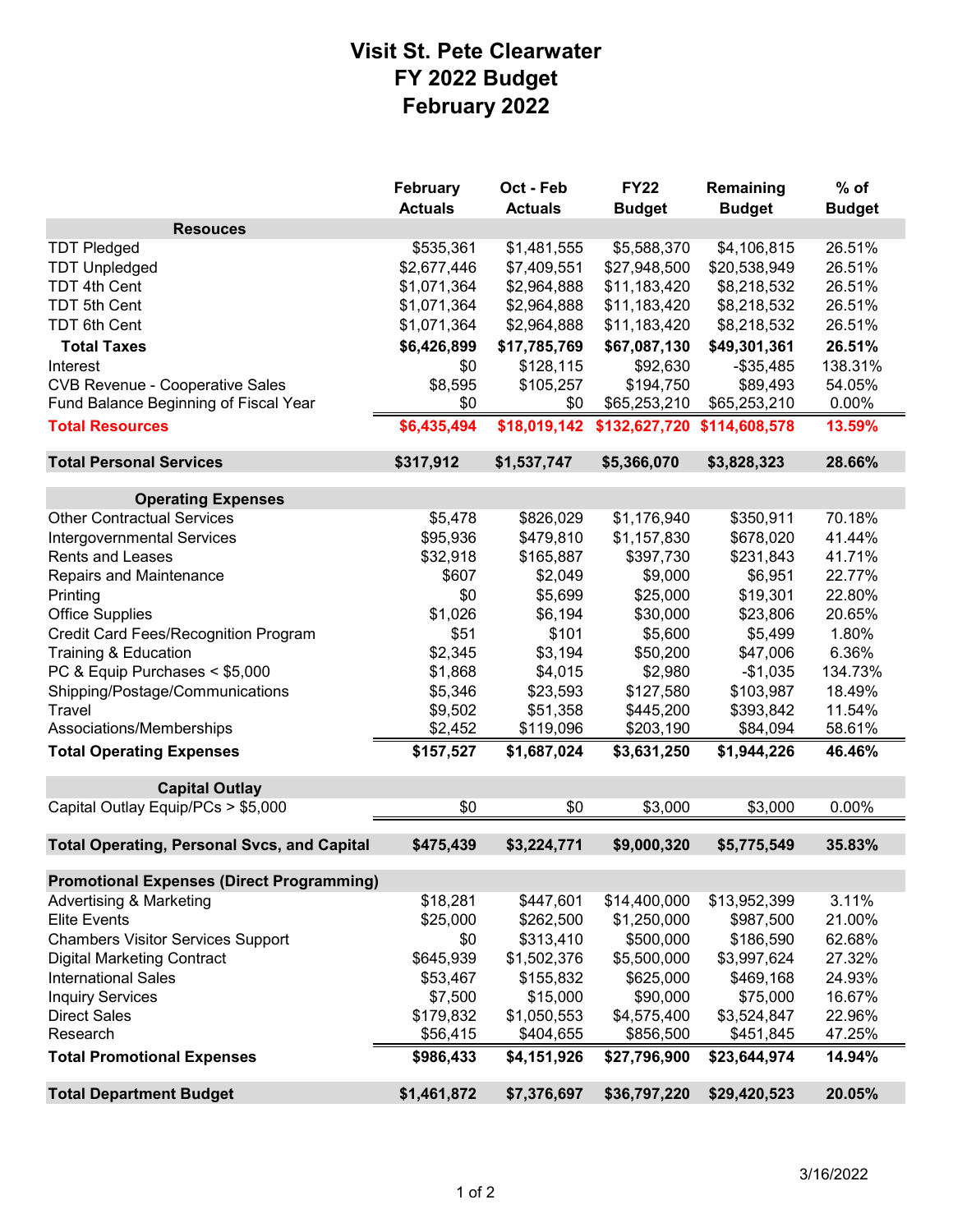## **Visit St. Pete Clearwater FY 2022 Budget February 2022**

| <b>Other</b>                                  |             |             |                                          |              |          |
|-----------------------------------------------|-------------|-------------|------------------------------------------|--------------|----------|
| <b>Capital Funding Commitment</b>             | \$0         | \$0         | \$350,000                                | \$350,000    | $0.00\%$ |
| <b>Beach Nourishment</b>                      | \$465,700   | \$2,328,500 | \$5,588,370                              | \$3,259,870  | 41.67%   |
| <b>Tax Collector</b>                          | \$47,645    | \$142,935   | \$600,000                                |              |          |
| <b>Ending Fund Balance/Reserves Operating</b> |             |             | \$47,344,580                             | \$47,344,580 | $0.00\%$ |
| <b>Ending Fund Balance/Reserves Capital</b>   |             |             | \$41,947,550                             | \$41,947,550 | $0.00\%$ |
| <b>Total Other</b>                            | \$513,345   | \$2,471,435 | \$95,830,500                             | \$93,359,065 | 2.58%    |
| <b>Total TDT Fund Expenditures</b>            | \$1,975,217 |             | \$9,848,132 \$132,627,720 \$122,779,588  |              | 7.43%    |
|                                               |             |             |                                          |              |          |
| <b>Total Resources</b>                        | \$6,435,494 |             | \$18,019,142 \$132,627,720 \$114,608,578 |              | 13.59%   |

Footnotes: